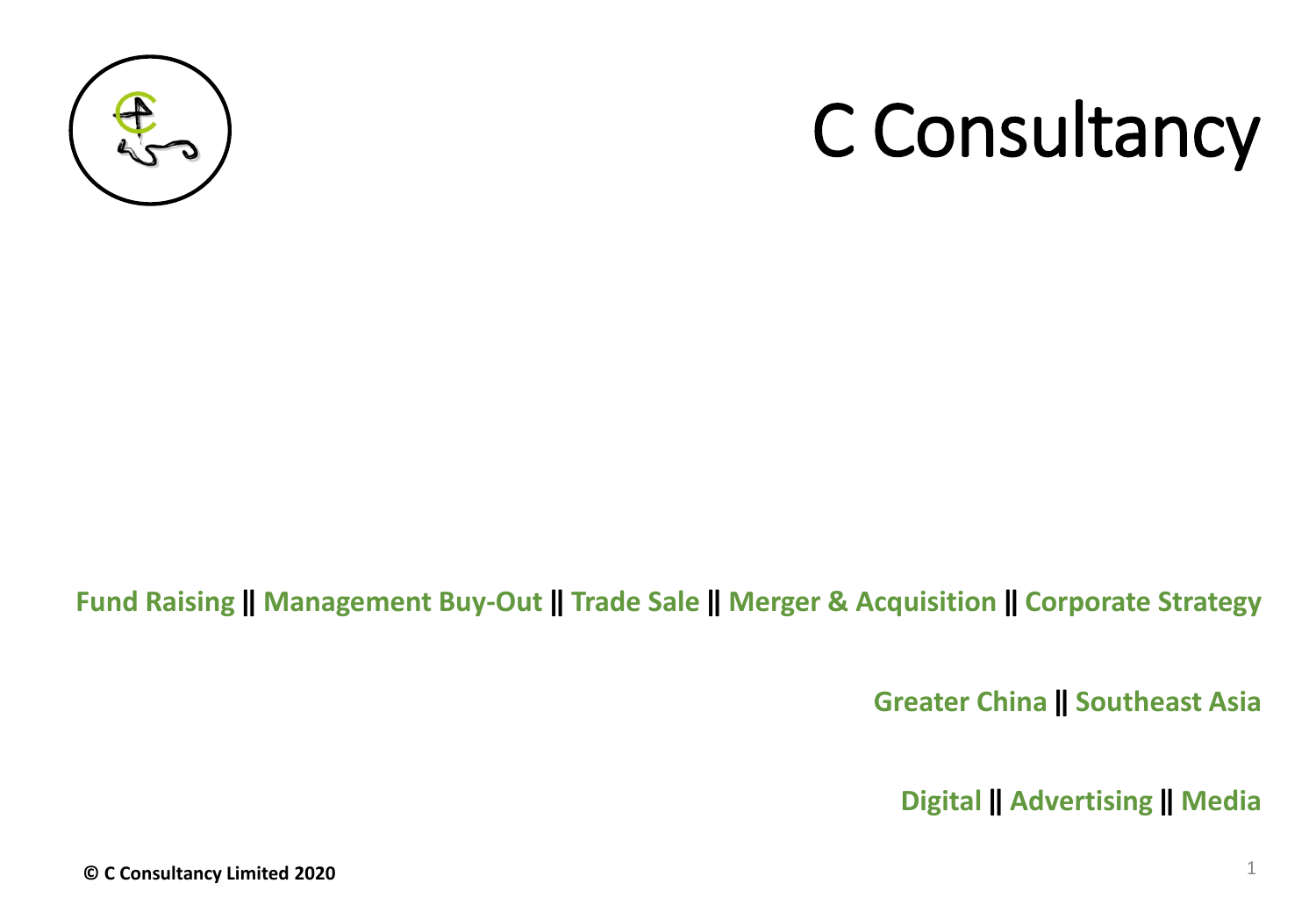

# C Consultancy

### **Management buy-out (MBO): The Basic Questions**

- **1. Is the MBO doable?**
- **2. How to pitch a MBO?**
- **3. How long does a MBO take?**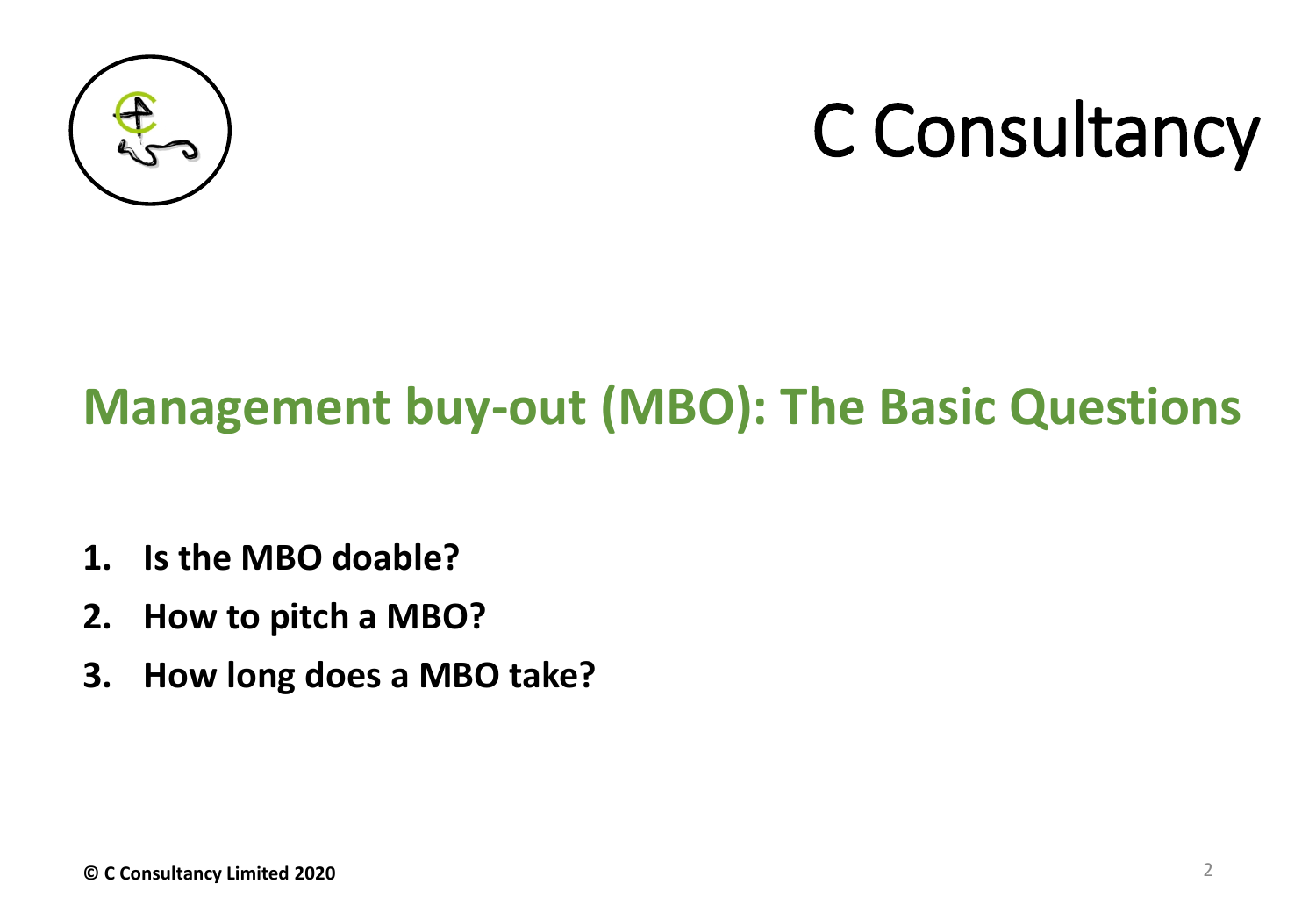### **How We Create Client Value**

As a boutique firm, our focus is on the digital, advertising and media industry. By way of clarification, this is not a grammatical error because we see these three industries as one connected industry and hence, the use of "singular" industry.

Apart from management buy-out, we work on a broad range of customized transactions including interim management, mergers & acquisitions, corporate finance, and corporate strategy.

Our industry focus has enabled us to develop two key strengths.

Firstly, we have the experience and expertise to undertake a broad range of deals within the industry.

Secondly, we have a portfolio of working relationships with numerous industry players across the entire ecosystem.

As a result of our strengths, we are confident of delivering quality services, and this is reflected in our fee structure, which is largely contingent on achieving the desired results of our clients.

This is how we create value for our clients.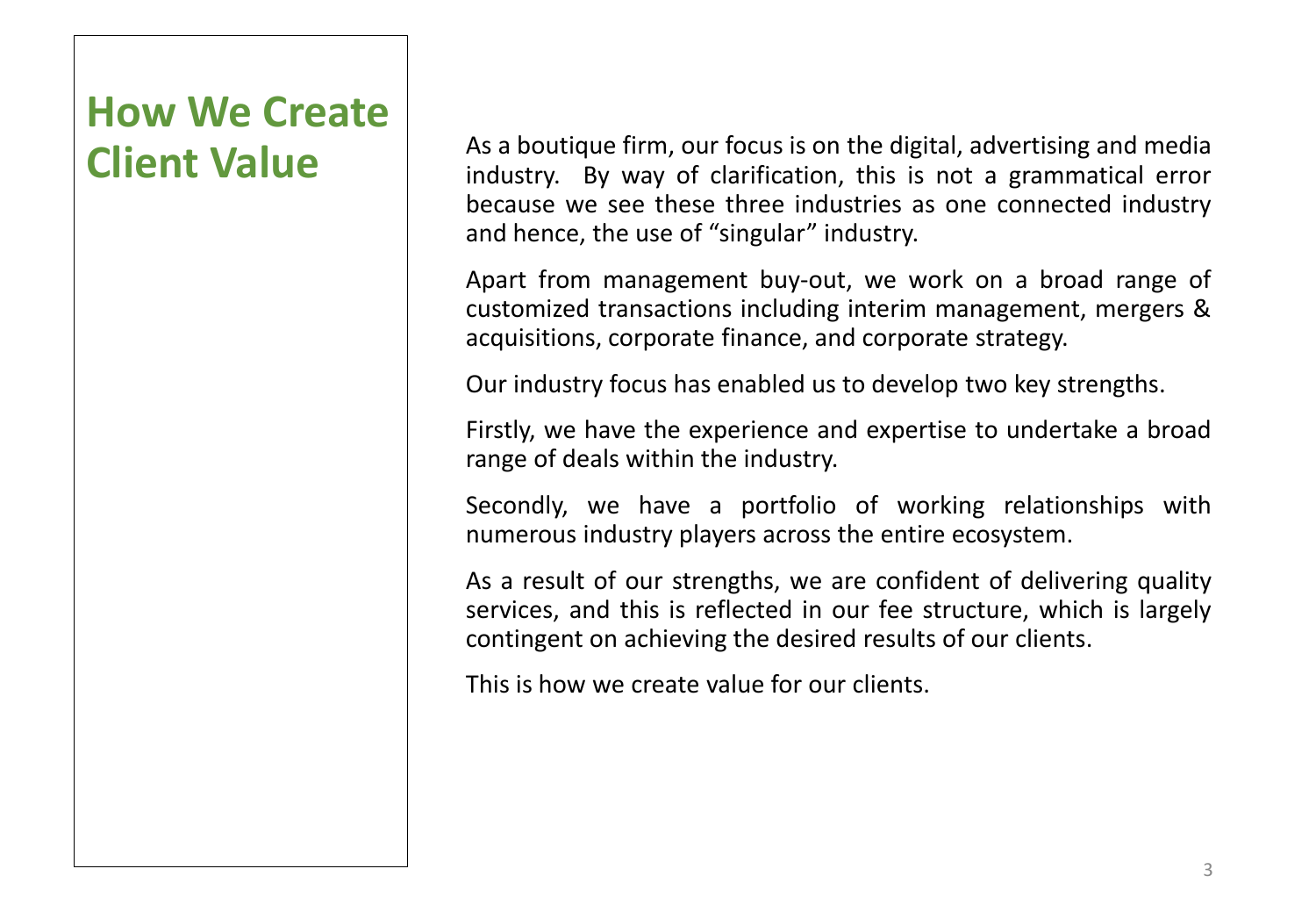### **Is the MBO doable?**

**Don't put the cart in front of the horse.**

This may sound simple but it's a fundamental question that is quite often overlooked: is the MBO do-able?

As a first step, we need to make an initial assessment on the probability of whether the owner will sell or not, and if not, it is advisable that we do not proceed till the conditions are conducive.

If the answer is yes, we will assess other factors that include:

- a) amount of financial investment that the MBO team is able to commit (and the time commitment too)
- b) relationship between the owner and the MBO team
- c) "Plan B" if the MBO doesn't materialize
- d) the conditions and price at which the owner will consider selling, and whether in whole or in part
- e) the equity story after the MBO that has a reasonable chance finding investors to finance the deal
- f) fee and equity arrangement with the MBO advisors

The fundamental question of whether the MBO is doable or not will need to be addressed first, and doing anything other than this is akin to "putting the cart in front of the horse".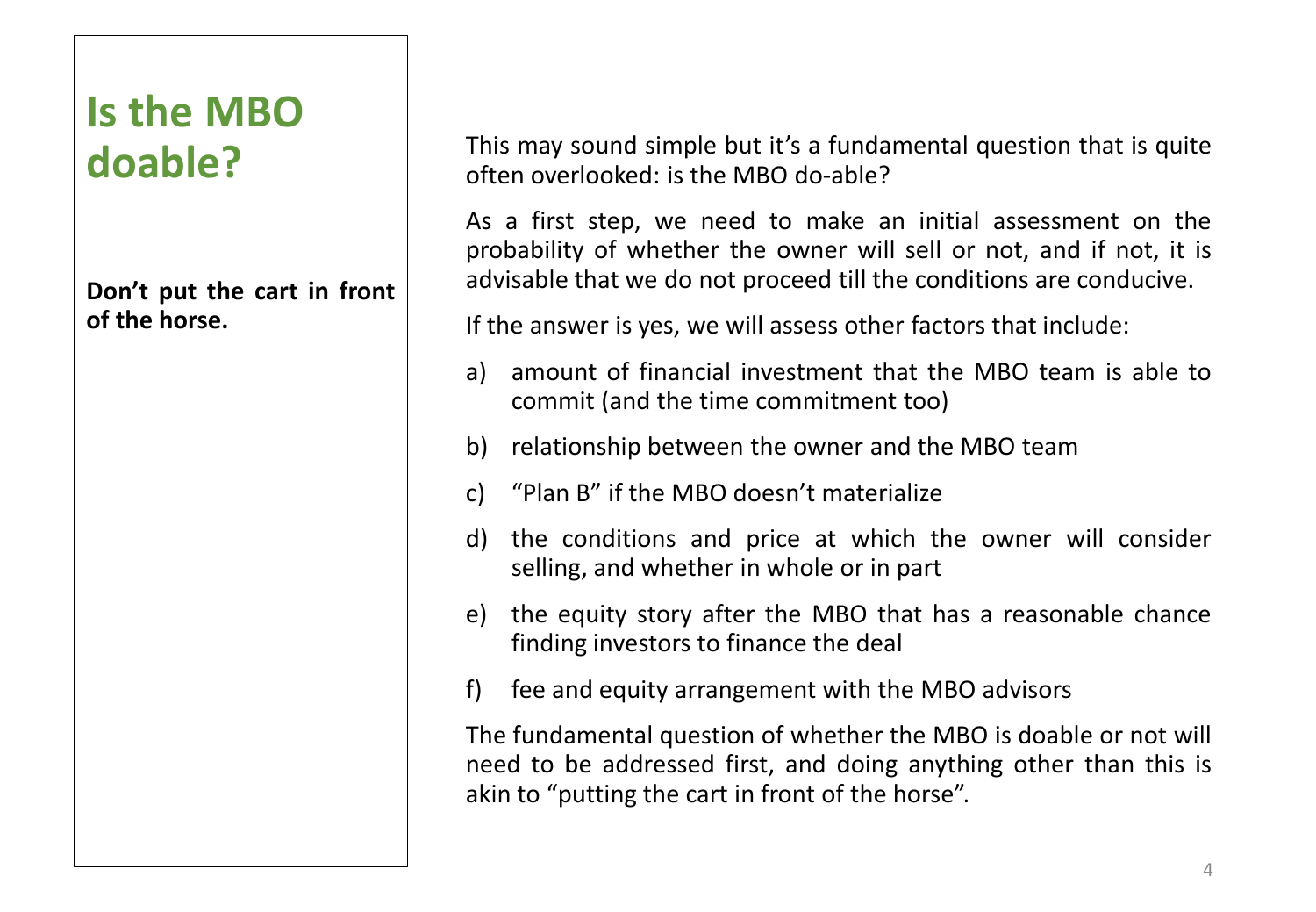### **How to pitch the MBO?**

#### **Convince owner to sell, and investors to fund.**

Once all or most of the boxes in the initial assessment have been ticked, it's time to work on the pitch.

Essentially, the pitch is a value proposition to convince the owner to sell, and the investors to fund the deal.

The pitch is typically set out in an investment memo or a business plan, which includes:

- a) Summary of the MBO deal
- b) Business & Industry
- c) Historical financial performance
- d) Strategy & plan: now and future
- e) Growth and financial projections
- f) Valuation
- g) Management background
- h) Funding & deal structure
- i) Exit options

It is important to note that the investment memo is not a matter of writing a pitch: it's the outcome of a rigorous and robust due diligence process between the MBO team and the advisors.

Once the investment memo is done, the pitch to both the owner as well as the investors will be done by the advisors (in the interest of discretion, the MBO team will be involved later).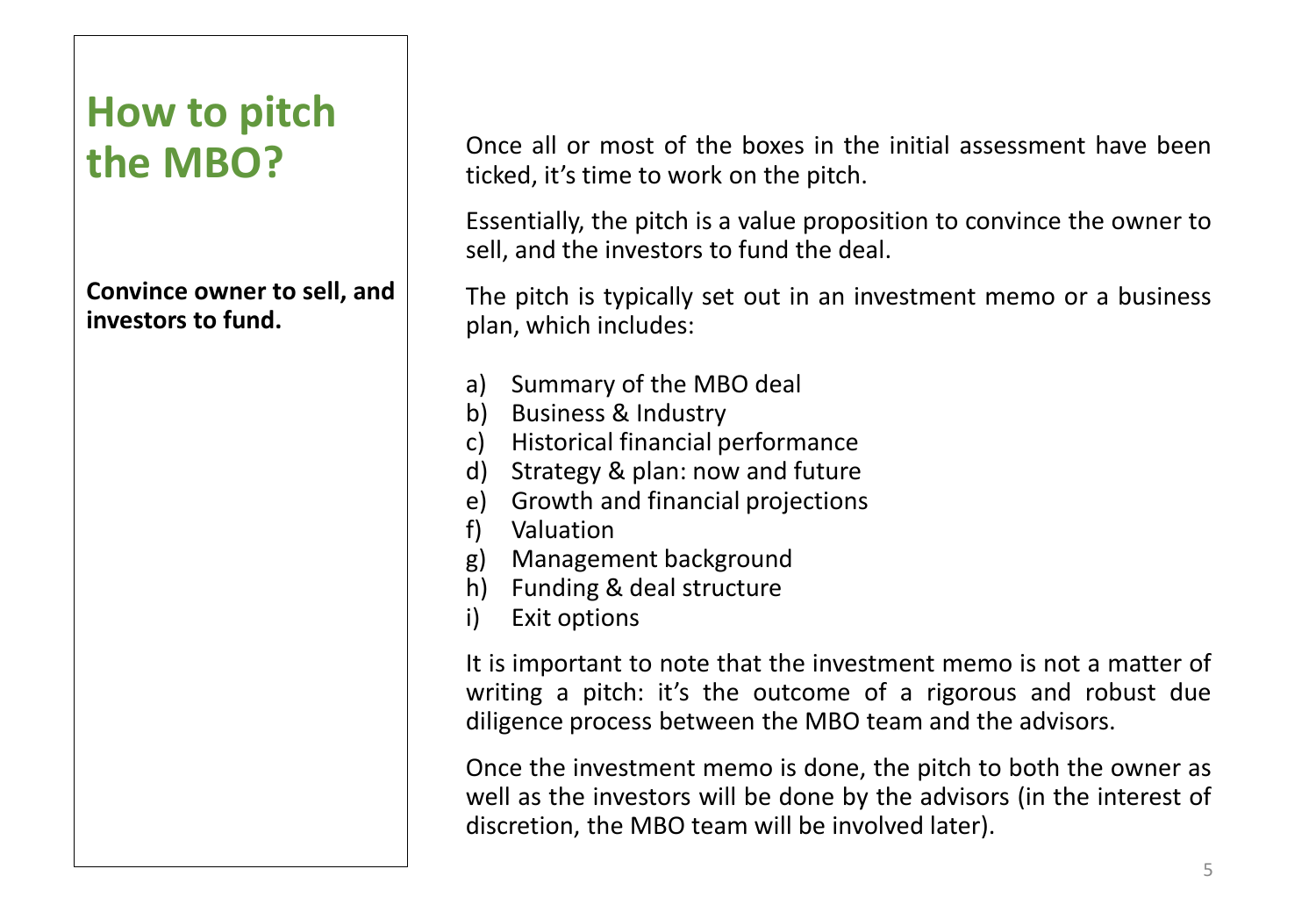### **How long does a MBO take?**

**Typically between 6-12 months but delays are not uncommon.**

|                                     | <b>Month</b> |   |                |   |                |   |   |
|-------------------------------------|--------------|---|----------------|---|----------------|---|---|
|                                     | 0            | 1 | $\overline{2}$ | 3 | $\overline{4}$ | 5 | 6 |
| Initial assessment                  |              |   |                |   |                |   |   |
| Draft investment teaser & memo      |              |   |                |   |                |   |   |
| Owner negotiations                  |              |   |                |   |                |   |   |
| Investment teaser to investors      |              |   |                |   |                |   |   |
| <b>Investment Memo to investors</b> |              |   |                |   |                |   |   |
| Investors due d & negotiations      |              |   |                |   |                |   |   |
| Prepare & sign legal agreements     |              |   |                |   |                |   |   |

This is an indicative 6-month timetable setting out the key tasks in a MBO.

Delays are not uncommon, and the timetable can easily be stretched to 12 months or even longer.

The above is the typical flow but note that it is not a linear flow as the MBO team is concurrently dealing with owner and investors, each with a different agenda .